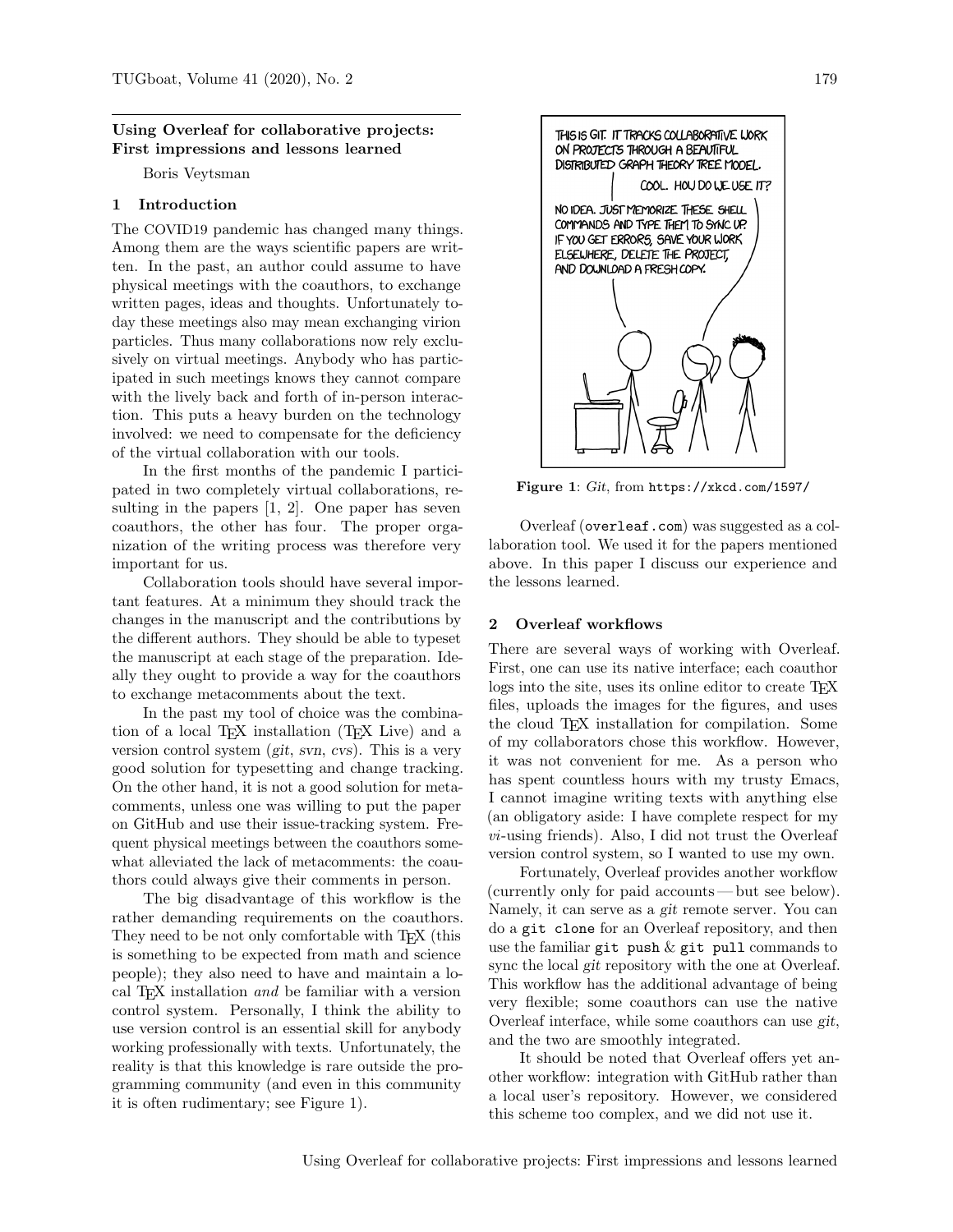# 3 Overleaf access control

Whether the resulting paper is freely distributed or not, most authors would not like to show the world their unfinished work, with all its embarrassing errors, vague ideas postponed for the future papers, heedless statements, etc. Thus it is crucial for a collaboration tool to support defining who has the right to read and edit the manuscript.

Overleaf has two modes of access control. The first mode, available for both free and paid accounts, is based on link sharing. A project has a link for read/write access and a link for read-only access. Anybody in possession of these links (each being a long combination of random letters and digits) has the corresponding rights.

In the second mode, one can give the rights (read/write or read-only) to the chosen Overleaf users (who must log in to Overleaf to participate). The maximum number of collaborators for each project depends on the account tier: from one collaborator for free accounts to unlimited collaborators for "Professional" ones. It is important to note that the limit is determined by the tier of the project owner: if the owner has a "Professional" account, any number of other collaborators can have free accounts. The same is true for the git integration discussed above: if the project owner has a paid account, all other collaborators can use git.

In general, the Overleaf access control model seems to be mature and corresponds to the current industry best practices. The possibility to use third parties' credentials to login to Overleaf (IEEE, Google, Twitter, and ORCID) is also a convenient feature.

### 4 Overleaf T<sub>F</sub>X

To tell the truth, I had my doubts about the Overleaf TEX installation. My TEX is sometimes rather complex, and I wondered whether Overleaf could tackle it. These doubts proved to be wrong. I was quite impressed by the fast and correct typesetting on Overleaf servers.

The installation is rather complete. Currently the user can choose between pdflatex, xelatex, and lualatex, and the site has TEX Live installations from 2014 to 2019. Both bibtex and biber are supported.

In general, Overleaf has solved the problem that has always bugged novice T<sub>EX</sub> users: administrationfree maintenance of the installation.

## 5 Comments system

In the old times manuscripts and books had large margins because coauthors, editors, and sometimes even readers used them for metacomments (Figure [2\)](#page-1-0).



Figure 2: Annotations by Linus Pauling made to a passage in the book Disturbing the Universe, by Freeman Dyson, from [http://scarc.library.](http://scarc.library.oregonstate.edu/coll/pauling/dna/notes/unpb17.1-automata.html) [oregonstate.edu/coll/pauling/dna/notes/unpb17.](http://scarc.library.oregonstate.edu/coll/pauling/dna/notes/unpb17.1-automata.html) [1-automata.html](http://scarc.library.oregonstate.edu/coll/pauling/dna/notes/unpb17.1-automata.html)

<span id="page-1-0"></span>When word processors appeared, they featured "comments": a user could click on a document and insert a special text, which was not part of the main flow, but a note for other authors. Web collaboration tools kept this feature and added integration with e-mails, messaging and task recording software; the comment could be "assigned" to a coauthor as a new task, and the assignee would be notified electronically with the corresponding record made in the task list.

T<sub>EX</sub> (or LAT<sub>EX</sub>) by itself lacks this sophistication. Of course, one can add comments in the code using, for example, the percent sign convention, as in

# \begin{equation}

# $2\times 2 = 5$  %%% Are you sure? \end{equation}

Unfortunately, sometimes these comments are overlooked by coauthors. For better visibility, LATEX packages like todo may typeset them in the PDF output, for example, as marginal paragraphs.

The use of version control servers like GitHub allows one to employ a modern issue-tracking system which has all the functionality of the integrated comments, including notifications, assignments, etc. Moreover, the issues become part of the version control archive, so one can look at the history and establish that the given change in the manuscript was made by author A as a response to the comment made by author B— complete with the dated history of all responses.

For a user accustomed to these goodies, the Overleaf system of comments seems to be rather old-fashioned. Overleaf allows the users to create